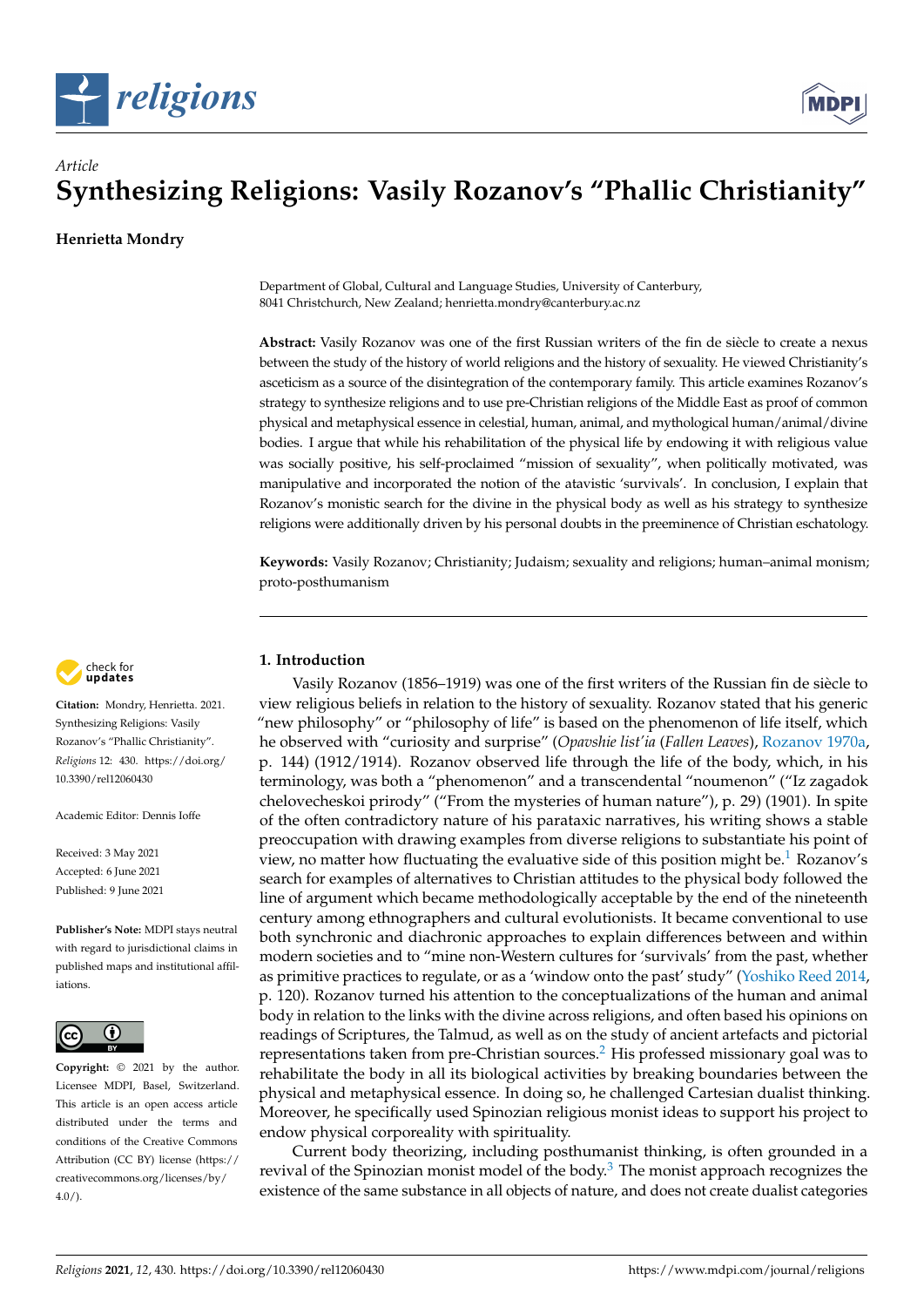out of physical and metaphysical, flesh and spirit, or mind and body. For Spinoza, there is one infinite substance—God. This substance is expressed in extension and in thought, and is as corporeal and physical as it is mental. Rozanov regarded Spinoza as the most original of all the European philosophers. Additionally, Spinoza's Jewishness was of special importance for Rozanov, as it provided him with the means of comparing Christian and Judaic attitudes towards the body. For Rozanov, the Cartesian denigration of the body was synonymous with European Christian asceticism, while in contrast Spinozian mystical pantheism was congenial to his vitalism [\(Volzhskii](#page-10-1) [1995\)](#page-10-1). $4$  Grosz summarizes dualist philosophy as an understanding that assumes that there are "two mutually exclusive types of things, physical and mental, body and mind, that compose the universe in general and subjectivity in particular". [\(Grosz](#page-9-1) [1994,](#page-9-1) p. 7) By polarizing mind/soul and the body, Descartes denied the metaphysical aspect of the body—he regarded nature as soul-less. Importantly, Rozanov singled out Descartes's views as hindering a holistic view of material life and creating discriminatory hierarchies between spirit and matter. Notably, for Descartes, animals were devoid of soul and epitomized matter devoid of spirit, while Rozanov specifically chose (mythic) animals to promote the idea of the monist essence in the divine and physical spheres. His interest in the ancient religions of the Middle East was linked to his search for a connection between God, or other divine figures, and human and/or animal essence. In the following paper, I first explain the key ideas of his project to reform Christian asceticism, then turn to his interpretations of the relevant themes taken from the Old Testament, Jewish religious customs, and Ancient Egyptian beliefs. Next, I examine his elucidations of the religious value of (composite) animals found in ancient artefacts and pictorial images. The last section assesses Rozanov's subjectivities in his mission to synthesize religions.<sup>[5](#page-9-2)</sup>

### **2. Rozanov's Mission of "Phallic Christianity"**

Rozanov's main interest in the search for manifestations of the divine in human corporeality was the result of his expressed concern about the negative effect of Christian asceticism on contemporary society. He arrived at the idea that the breakup of the contemporary Russian family was a result of the somatophobia of Christian beliefs. Moreover, he argued that these harmful views on the physical life of the body were imposed by the Russian Orthodox Church and its clergy, which failed to promote the importance of love and care between family members, including parental love and harmonious relations between spouses.<sup>[6](#page-9-3)</sup> His quest to look for unity of the physical and metaphysical in the living body was driven by what he perceived as pressing practical necessity. The New Testament and the Church's interpretation of the Holy family were, for Rozanov, key to the decline of the contemporary family. In *Liudi lunnogo sveta* (*People of the Moonlight: Metaphysics of Christianity*) (1909/1911) he argued that the moment "semenality" was introduced to "the Image of Jesus Christ", the Image will be destroyed [\(Rozanov](#page-9-4) [1990,](#page-9-4) p. 59). Jesus, for Rozanov, is the prime example of the annihilation and absence of sexuality and sex, asexuality being a phenomenon that defined Christianity as a religion, and which separated it from the religion of the Old Testament.

In his early work, Rozanov had already focused on sexuality and procreation, and sensationally argued that sexuality itself was of divine origin. In view of his daring pronouncements, it is not surprising that his book, *V mire neiasnogo i nereshennogo* (*In the World of the Unclear and Undecided*) (1901), was taken out from circulation a month after its publication, and he was labeled by the high-ranking ministers, responsible for censorship, as "a terrible pornographer" [\(Gollerbakh](#page-9-5) [1922b,](#page-9-5) p. 49).<sup>[7](#page-9-6)</sup> In "Brak i khristianstvo" [\(Rozanov](#page-9-7) [1995a\)](#page-9-7) ("Marriage and Christianity") (1898), he shocked his readers by proclaiming that the very essence from which sexual organs are made was not of "phenomenal" but "supra-natural" (*sverkhestestven*), even cosmic origin:

Quite often, the thought occurred to me, and still occurs to me, that the very "clod of earth" from which that place is made has a totally different origin from the other parts of the body (this is why, during the *usual, phenomenal time and with the usual eye, we cannot even*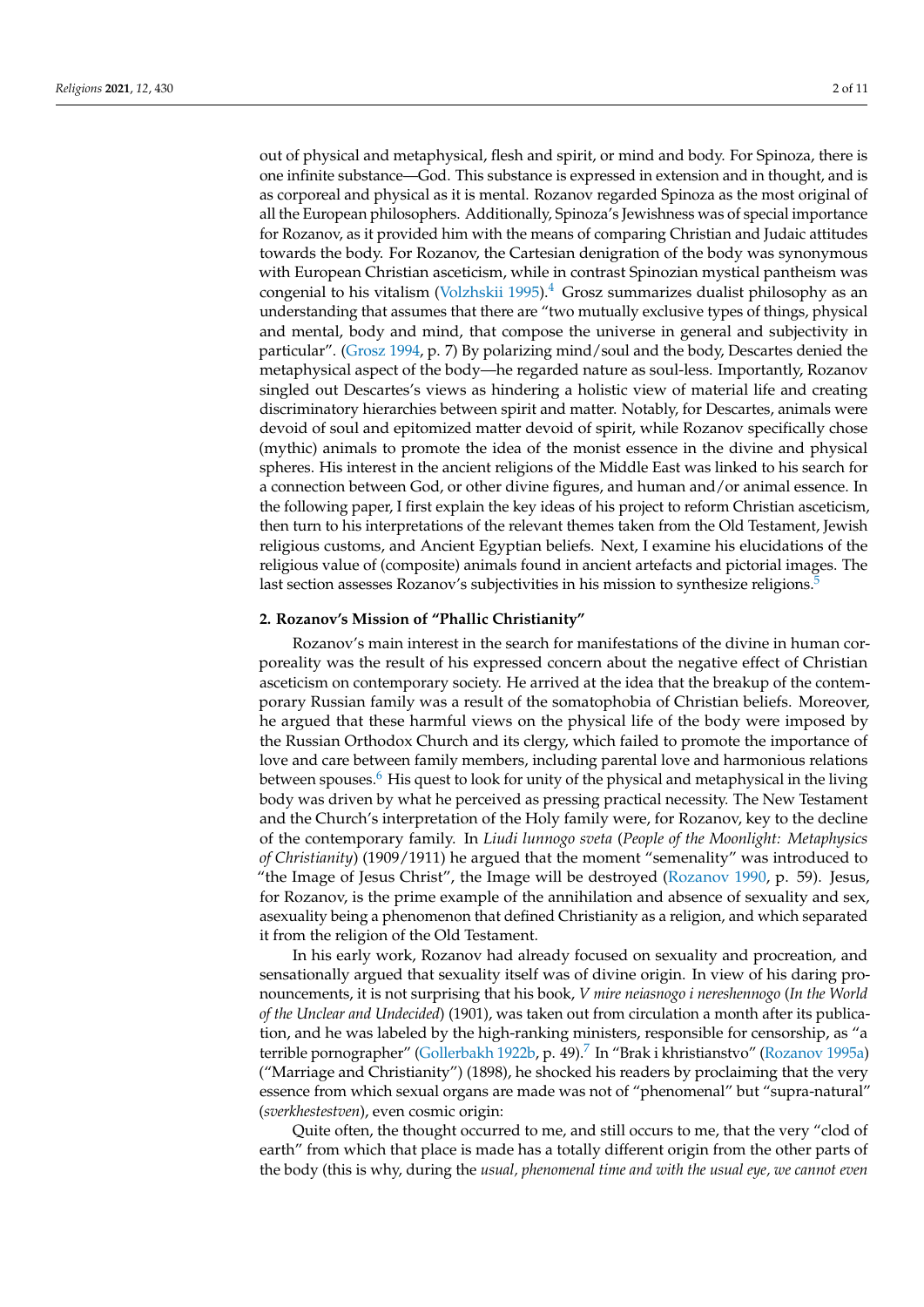*look at it*) and it is to other parts of the body the same as iron from a *meteorite* is to *ordinary* iron. ("Brak i khristianstvo" ("Marriage and Christianity"), p. 119) $^8$  $^8$ .

Italicizing important words and concepts, he argued that human sexuality was a manifestation of the ("*noumenal 'nost'*") noumenality of the human body, the latter he explained as "the second and most important, but hidden from the rational conscience, part of things" ("Iz zagadok" ("From the mysteries of human nature") p. 29).

In his search for helpful examples, Rozanov turned to the Hebrew Bible, and even the Talmud for indications of the Judaic attitude to human sexuality, love within the family, and the role of procreation. Similar to many of his contemporaries, following Tylorian methods advocated in *Primitive Culture* [\(Tylor](#page-10-2) [1873\)](#page-10-2), Rozanov explored contemporary cultures for 'survivals' of ancient beliefs, and his views of contemporary Jewish life were based on his amateurish interpretations of the Talmud and the Hebrew Bible.<sup>[9](#page-9-9)</sup> For Rozanov, Judaism exemplified an attitude to the family which he would like to see emulated by the Russian family. Notably, while pursuing his project, Rozanov claimed that he discovered examples of divine–human interaction in the Hebrew Bible, which he used as an antidote to contemporary somatophobia. One revealing example is found in his essay "Kontsy i nachala" ("Ends and Beginnings" 1902) in which he alludes to the Old Testament story of Watchers, whose divine origins did not prevent them from copulating with human women. As elucidated by Howard Eilberg-Schwartz in his groundbreaking study *God's Phallus and Other Problems for Men and Monotheism* [\(Eilberg-Schwartz](#page-9-10) [1994\)](#page-9-10), there are several myths in the Old Testament that ponder erotic relationships between humans and divine beings. He specifically refers to the myth in Genesis 6: 1–4 (J) which recounts the meeting between the sons of God and humans:

The sons of God saw how beautiful the daughters of men were and took wives from those that pleased them. The Lord said, "My breath shall not abide in man forever, since he too is flesh; let the days allow him one hundred and twenty years". It was then, and later too, that the Nephilim [Fallen Ones] appeared on earth—when the divine beings cohabited with the daughters of men, and bore them offspring. They were the heroes of old, the men of renown. (Genesis 6:1–4 (J))

Eilberg-Schwartz regards this episode as a fragment of a larger mythology that is now lost, yet its presence in the Bible is meaningful. Eilberg-Schwartz stresses that the relationship between divine males and human women results in offspring as men of renown. This aspect would appeal to Rozanov, who was arguing for a need for a strong family that would take emotional care of children. However, according to Eilberg-Schwartz, the story of Watchers in the Bible does not have positive connotations in terms of progeny, as cohabitation between angels and human women does not bring good results in the logic of the Hebrew Bible. The sons of God are later described as fallen angels, or Watchers, who are responsible for the fall of humankind. The placement of this story before the flood reflects an editorial judgment that the incident contributes to God's decision to wipe out humanity: "God brings the flood to wipe the slate clean" [\(Eilberg-Schwartz](#page-9-10) [1994,](#page-9-10) p. 129).

For Rozanov, the Biblical episode with the Watchers has useful and positive meaning as it also helps him to imagine the compatibility of celestial and earthly corporeality. The story, for him, is not a myth, but an example of historical past. He argues that writers with a mystical inclination, such as the Russian romantic poet Mikhail Lermontov, could express this plot of sexual contacts between the divine angels/demons and humans. According to Rozanov, the plot of Lermontov's romantic poem "Demon" (1839) is a manifestation of the poet's latent mystical knowledge. In the poem, Demon falls in love with young woman Tamara, a love which Rozanov sees as a proof of the remnants of the distant past, applying the methodology of searching for 'survivals' of the past in contemporary, albeit fictional narratives. It is symptomatic that Rozanov turns to Lermontov as a suitable candidate in his search for a forgotten past, due to his foreign ancestry and personal family history: one of his ancestors was a clairvoyant who came to Russia from Scotland, where he had practiced his arcane craft. This presupposes that he had latent knowledge or insight into the beginnings of humanity.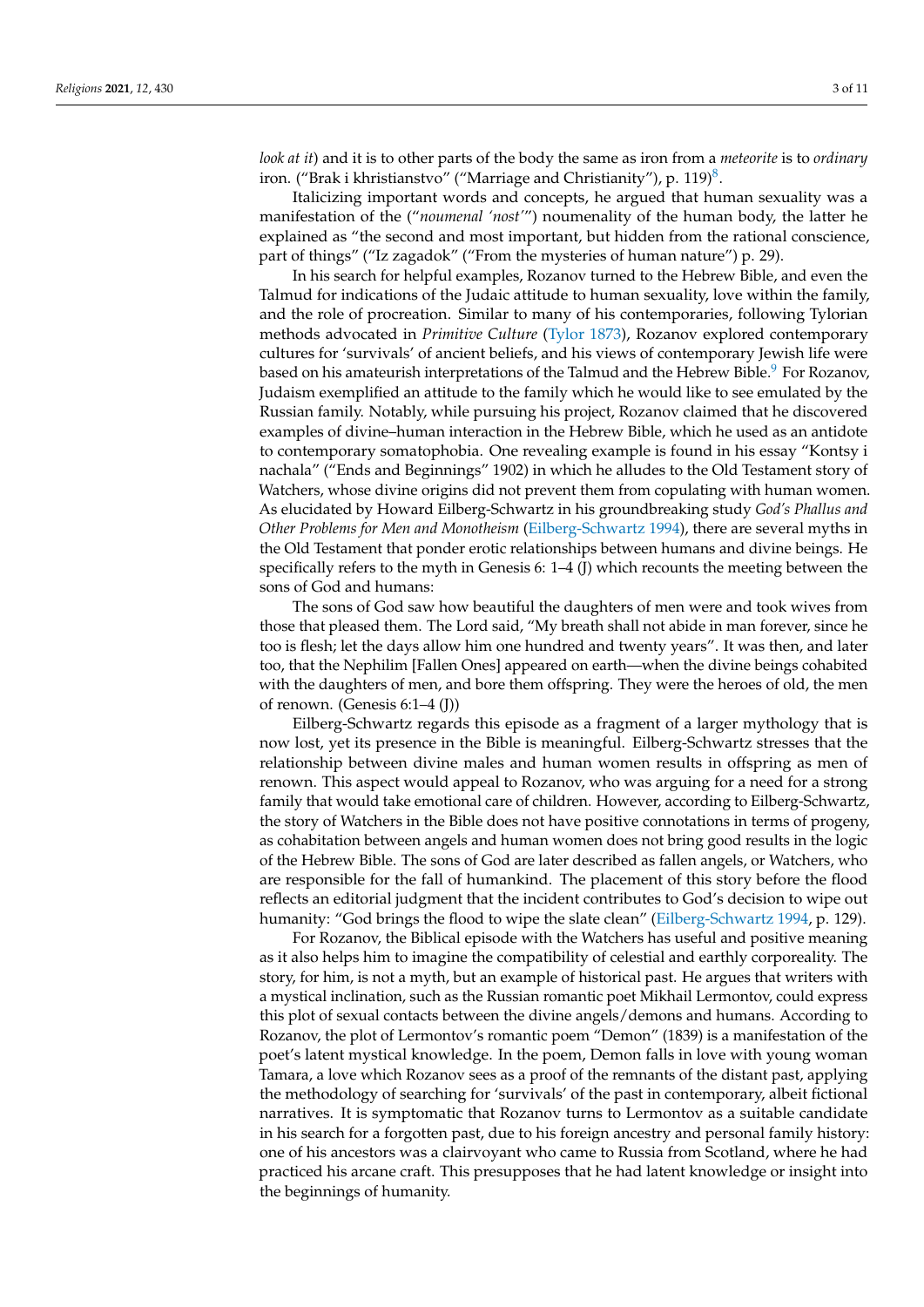However, these creative interpretations, based on insights into Old Testament stories, could become politicized, as was the case of Rozanov's maintaining that Jews have an atavistic predisposition to blood rites—a classic case of quasi-scientific Tylorism which looked for 'survivals' of primitive instincts and drives in contemporary peoples.<sup>[10](#page-9-11)</sup> In a collection of articles, written during the infamous blood libel trial, the Beilis Affair (1911–1913), Rozanov maintained that contemporary Jews could have unconscious desires, expressed by their "olfactory and tactile attitude to blood"—a notion which he used as a title for the book *Oboniatel'noe i osiazatel'noe otnoshenie evreev k krovi* (*The Olfactory and Tactile Attitude of Jews to Blood*) (1913/1914) [\(Rozanov](#page-9-12) [1998\)](#page-9-12). It is symptomatic that it was during the Beilis Affair that Rozanov declared his search for phallic Christianity was a missionary act, meant to defeat the (imagined) advance of contemporary Jewry.

In his best-known text, *Fallen Leaves* (1913), revealing a mimetic underpinning of his views on Judaism and Jewish materiality, he argued that, for Christianity to triumph, a return to the corporeality of Judaism was essential:

Christianity expressed in itself and revealed an inner content of non-semenality, just as Judaism in the Old Testament had revealed semenality" (*Opavshie list'ia* (*Fallen Leaves*), p. 21).

If Christianity continues to deny sex, the consequence will be an increase in the number of Jewish triumphs. This is why my starting to preach sex is so timely. Christianity must become phallic, at least in part (children, divorce, i.e., putting the family in good order, increase in the number of families). (*Opavshie list'ia*, p. 132).

In his mission, Rozanov defined Judaism as the religion of a people whose covenant with God was connected with their very flesh, indeed "with the extremity of flesh", the covenant of circumcision (ibid., p. 132). Strikingly, in circumcision, he saw not only a symbolic but also a material link between the sexuality of God and that of human beings. He believed that the Jews understood the mystery of how the divine is revealed in a human being, knowing that it resided in sexuality. He conflated the imagined God's phallus with human genital organs, and linked sexuality in nature with the mystical world of divine sphere.

In terms of recent academic opinions, Rozanov's turning to circumcision in relation to his project to prove the divine aspects of human procreation is not unjustified. Eilberg-Schwartz writes that, in the Judaic priestly writing, circumcision is treated as a symbol of male fertility, of God's promise to make Abraham the father of multitudes:

It is not an accident that the symbol of the covenant is impressed on the male organ of generation, rather than the ear or nostril. By exposing the male organ, the rite of circumcision makes concrete the symbolic link between masculinity, genealogy, and reproduction [\(Eilberg-Schwartz](#page-9-10) [1994,](#page-9-10) p. 202).

In this line of argument, however, circumcision does not necessarily mean that God's body is sexed. Eilberg-Schwartz sees one of the paradoxes of the emphasis on human procreation in the fact that the father God is sexless. He argues that the two myths of human creation defining what it means to be human pose a paradox, as the human Adam was made in the image of God who does not procreate. This factor does not hinder Rozanov's mission, as for him it was strategically paramount to make a point about the divine nature of procreation as encoded in circumcision.

Looking for further examples in the rituals of contemporary Jewry that relate to the treatment of the body, Rozanov turns to the ritual cleansing bath—*mikvah*. According to his logic, *mikvah* is yet another practice which encodes the divine nature of sexuality:

By this means [the *mikvah*] as yet nothing is actually said to the Jews, but they are given a thread, and if they grasp it and follow it each one can reach the idea, the conclusion, the identity, that 'these things' (the organs and their functions), although they are not shown to anyone and to pronounce their names aloud is indecent: they are nevertheless sacred. (*Uedinenoe* (*Solitaria*), p. 26)

By making these quasi-anthropological observations, Rozanov hoped to reform his contemporaries' perception of sexuality. His intended message was to help people remove the sense of shame in their attitude to the sexed body. This, by implication, would lead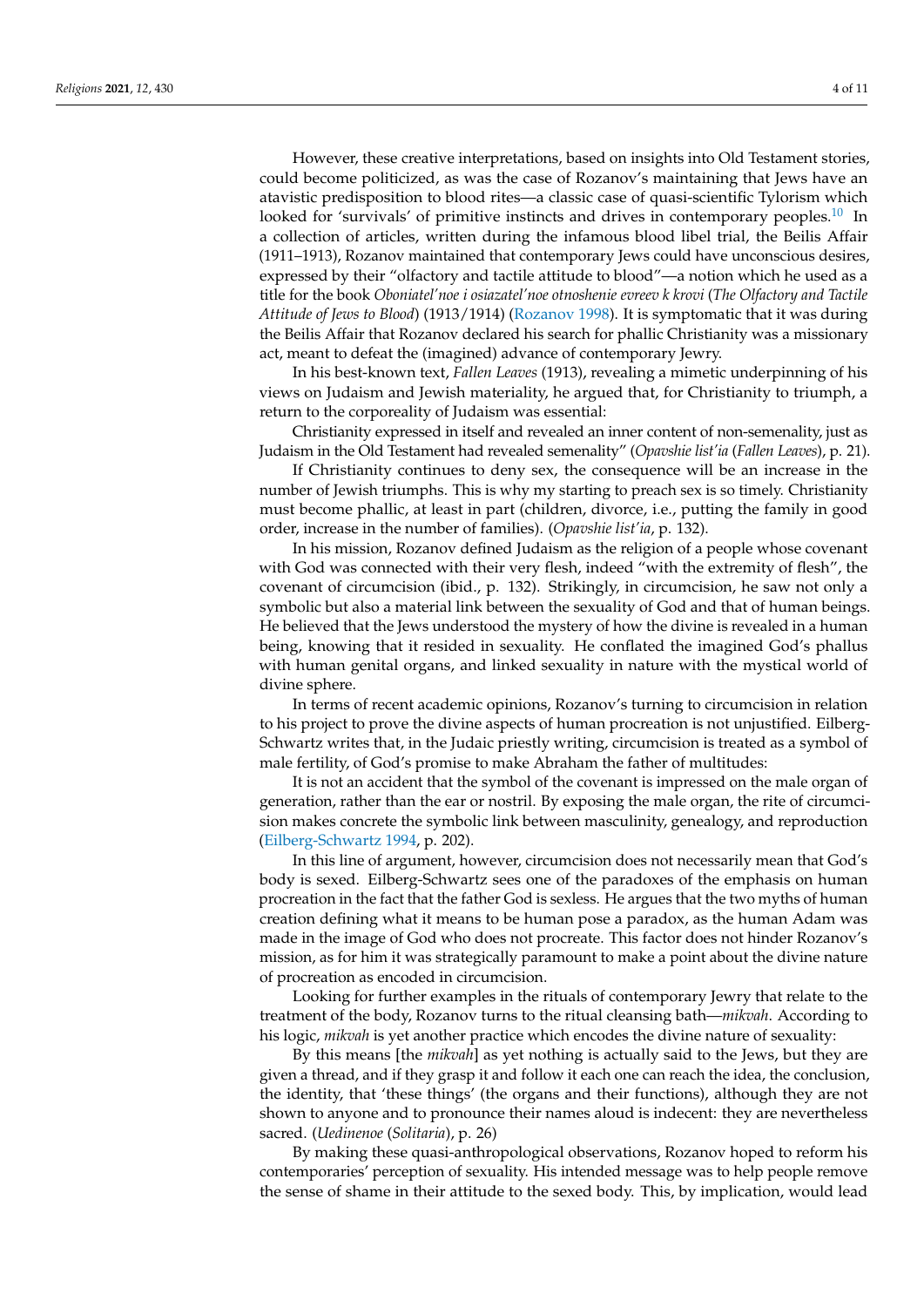to the development of a loving and emotionally healthy family in contemporary Russia contributing to the country's social stability.

As well as Judaism, Ancient Egypt was a source in Rozanov's search for spiritualized materiality. Continuing with his ideas of the meaning of circumcision, by studying drawings made during the Napoleonic expedition to Egypt, he concluded that ancient Egyptians practiced circumcision. In "Obrezanie u Egiptian" ("Circumcision in Ancient Egypt") (1917) he polemically noted that all contemporary European commentators of Ancient Egyptian religion deliberately silence this fact out of contempt for the ritual itself. This silencing, for Rozanov, meant the lack of admission that the cultures of the Middle East "already four thousand years ago were developing the universal and global theme and idea of Fatherhood—an idea that is of utmost comforting importance to all humans" ("Obrezanie u Egiptian", [Rozanov](#page-9-13) [2002,](#page-9-13) p. 92). His conclusion implicitly reveals his search for religious beliefs demonstrating the importance of strong emotional family ties and parental love.

#### **3. Looking for God in an Animal**

Egyptian art additionally provided Rozanov with examples of non-anthropocentric religious beliefs, which erased boundaries between human and animal bodies. Symptomatically for his project, his interest in the divine essence of sexuality made him arrive to the conclusion: "Look for God in an animal" already in his work on *The Family as Religion* (1898) [\(Rozanov](#page-9-14) [1995e,](#page-9-14) p. 67). The blurring of the boundary between animals and humans plays in his writing the role of a "synthesizer". The result of Rozanov's deciphering various Ancient Egyptian artefacts was a creation of the tripartite equation, animal  $=$  man  $=$  god, which became a cornerstone in his mission of sexuality.

Rozanov realized that within the European Christian tradition, animals have been treated as inferior others. The Church Fathers—Augustine, Clement of Alexandria, and John Chrysostom—claimed that humans and animals had nothing in common.<sup>[11](#page-9-15)</sup> According to their teachings, animals had no souls, could not therefore have an afterlife. With the advent of the Scientific Revolution, the line separating animals from humans grew finer, but, at the same time, the triumph of Darwinism deprived animals and humans alike of souls, and maintained the taxonomy in which non-human animals were inferior to human animals. Rozanov pointed out the absence of living, earthly creatures in Christian mythology and in Russian Orthodox art, and linked this with Christianity's deliberate neglect of the body, and its sterility:

It is not by accident that the ancient temples were full of calves, sheep, pigeons—of a healthiness that was still pre-human, whereas the new [temples] are full of the lame, the blind and the weak. It is not by accident that the Gospels are sprinkled with so many stories of healing, and that Christ began his "new" healing by chasing the animals out of the temple ("Po tikhim obiteliam" ("In Quiet Monasteries"), p. 113).

In "Irodova legenda" ("Herod's legend") (1898), Rozanov makes clear the religious and philosophical meaning of his interest in animals. He attacks Descartes for considering the animal to be merely "an improved machine" ("Irodova legenda", [Rozanov](#page-9-16) [1995b,](#page-9-16) p. 41) that lacks feelings, and notes that in the European philosophical tradition the animal is equated with physiology; he posits Descartes's dualism as the "antithesis" of the beliefs of Ancient Egypt, where the "animal is god" (ibid., p. 41). He also notes that there is no concept of a "sacred animal" (ibid., p. 43) in European religious and philosophical thought and that, likewise, in the scientific discourses of Darwin and Wundt the animal is merely a physiological object, "an outgrown body" (ibid., p. 41). Only in the Eastern religions, he says, is there a "constant intertwining of the animal and the human in God"—in the East "there has always been an understanding of an animal as a religious and mystical category, not as a physiological phenomenon" (ibid., p. 45).

As the vehicle for challenging this equation of sexuality with animality—and the devaluation of both—, Rozanov chose a mythical Egyptian sphinx: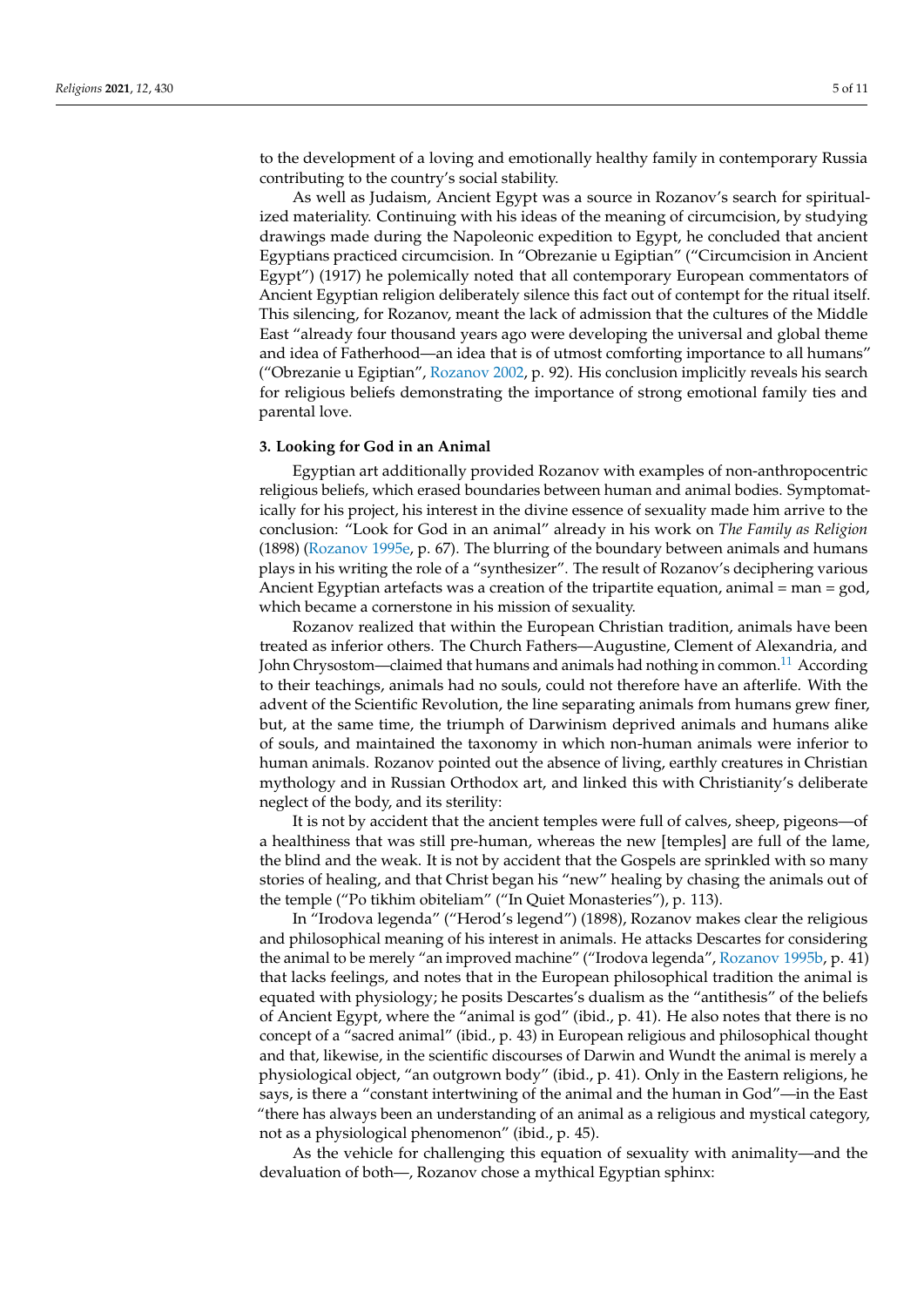Here in Petersburg, near the Nikolaevsky Bridge, there are two sphinxes past which you cannot walk without a feeling of excitement. The way their limbs are arranged is so imperishably lifelike! The smile from four thousand years ago is a smile for the gloomy and sad people of Petersburg; it is as if the cheerful young faces of the sphinxes are seeking to burst out laughing at a slow-witted generation of people (and according to Chrysanthos there is no satisfactory theory to explain the animal worship characteristic of the Egyptians). The idea expressed by the sphinx is "Look for God in an animal", "Seek Him in life", "Seek Him as the Lifegiver". "I am the great cat" (the sun-god Ra speaking of himself); but a god—as every Petersburg citizen can see—is completed at the front as a human being and consequently the full idea expressed by the sphinx reads "God-Human Being". ("Sem'ia kak religiia" (Family as religion), p. 73)

In this narrative, Rozanov creates a tripartite syllogism of man = animal = god, destigmatizes the body, and equates the physical with the metaphysical. He goes on to argue for the divine nature of human sexuality in a passage that equates the pagan sphinxes with the mystical animals of the Biblical Apocalypse:

But here... but here with the Egyptian sphinxes who died in the past we encounter the expectations of the Apostle that are promised to the future: that Someone will come who "will bring fire down from heaven" and of whom, seemingly, people will say: "Who resembles this beast? He gave us fire from heaven". "A beast"—and here again you are to look for what is divine in an animal, and this is what the sphinxes show us: and the fire from heaven, heavenly fire, is the fire of the flame of marriage ties, as understood in their heavenly origin, by which humankind are bound together, having started a religion of births to replace a religion of dying ("Sem'ia kak religiia", pp. 74–75).

Rozanov further returns to the theme of the animal in his theological discussion in "Russkaia tserkov" ("Russian Church") (1906) [\(Rozanov](#page-9-17) [1994b\)](#page-9-17), where he notes that Christianity, especially its Russian Orthodox form, has become "monophysitic" (p. 14) despite the fact that the church rejected monophysitism—the dogma that Christ was of *one essence only* (divine) and therefore was not truly human—as heretical many centuries earlier. Christianity, Rozanov notes, has denied everything that is "human, everyday, earthly" leaving only that which is "celestial, divine, superhuman" (p. 15). In view of his main concern about Russian society, he also states that Russian Orthodox art in particular lacks representations of animals, because animals are powerful embodiments of the earthly:

"In the pictorial art of Orthodoxy (unique and original, disseminated everywhere) one never sees the animals in the Nativity Scene: the cattle, the shepherds, the little donkeys. On the whole the animal principle has been torn away, rejected by Orthodoxy with terrible force" ("Russkaia tserkov" ("Russian church"), p. 14).

Rozanov saw this as evidence that presence of animal flesh was unacceptable to the Eastern Orthodox churches. This he juxtaposed to western Christianity, stating that churches in Catholic Italy provided him with examples of cathedrals containing representations of animals. During his travels to Italy, he was struck by the many depictions of animals in ecclesiastical buildings there. Regarding the many portrayals of lambs in Italian church paintings, he concludes that, by rejecting the flesh and the joy of life, Christianity in the East has lost the opportunity of seeing "the way things are connected" (*Ital'ianskie vpechatleniia*) (*Italian impressions*) (1901) [\(Rozanov](#page-9-18) [1994a,](#page-9-18) p. 37). This search for the monistic connection of matter and materiality with religious beliefs is foundational for his life philosophy, with its search for physical forms revealing a synthesis between the divine and the earthly.

In the "Post-scriptum" to *Italian Impressions*, Rozanov describes his search for an alternative kind of faith and perception of life. A religious ceremony that made a particular impression upon him was the one in which the Pope himself shears a lamb, the wool from which is used to make vestments (*pallia*) for distribution to the archbishops. Indeed, he records that he found the Papal lamb-shearing ceremony more pleasing than any other dogma in Catholicism; the mere fact of an animal being brought into a Christian church was surprising to him, but what struck him as particularly significant was that the lamb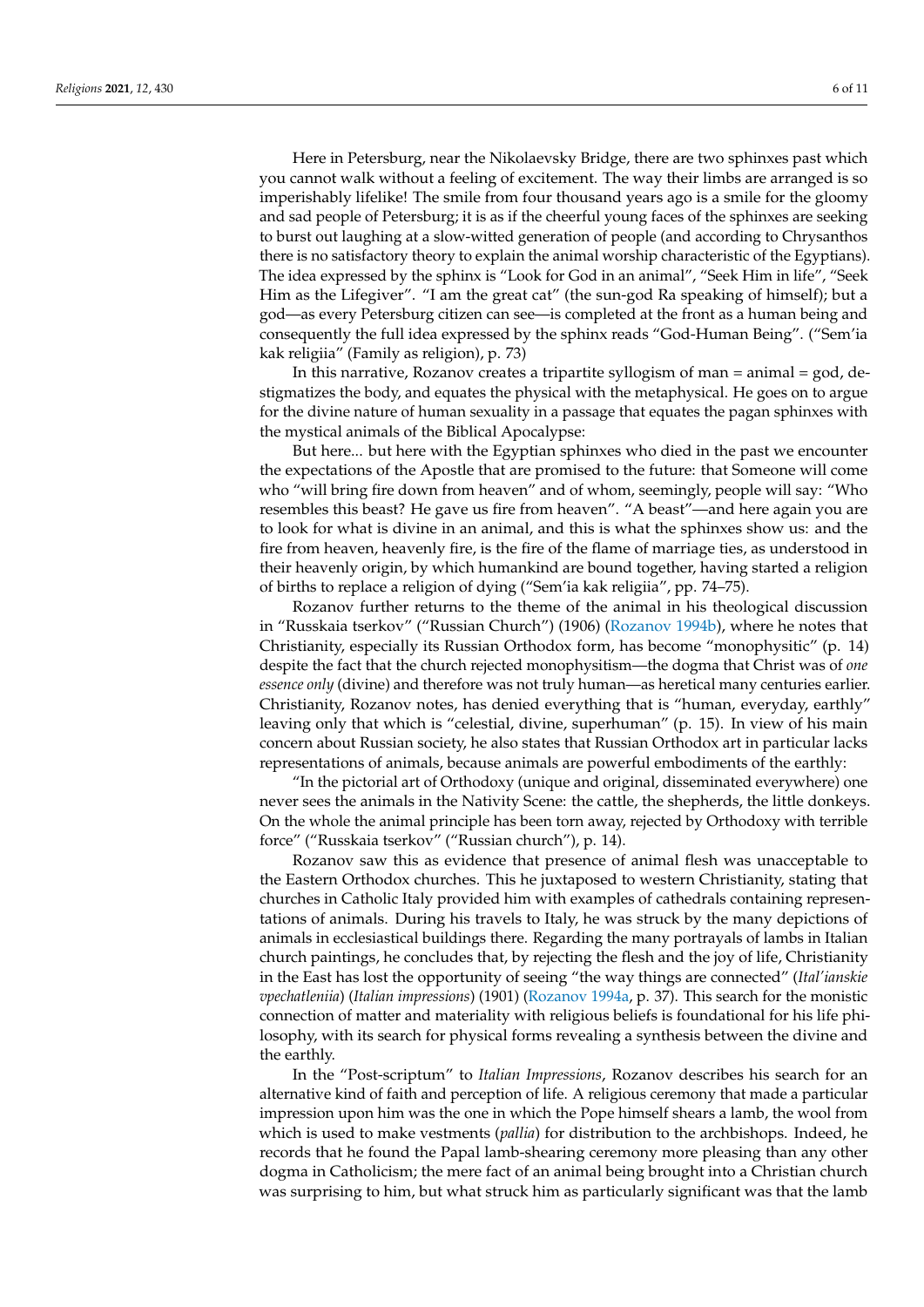was placed on the altar table. This fact leads him to compare the Catholic cathedral with a Jewish temple, using the ceremony as an allegory for the connection between animals, humans, and God and as symbolic of a pan-religious synthesis: "This is almost as delightful as the animals in Solomon's temple" (*Ital'ianskie vpechatleniia*, p. 125).

His synthesizing methodology can be found in his description of the statue of the black Diana in the museum in Rome, where he blurs animal/human/divine categories:

The Diana of Ephesus is not a flight of the spirit, but a philosophy... The black goddess is dressed in white clothing which comes down to the steps... but as you look closely at this clothing you see that it is made up of tiny animal figures: bulls, sheep, birds and even enormous flies and bees. For scholars I will observe that it would not be out of place to compare a statue made by the Greeks with the way Baal is depicted by the Assyrians and Phoenicians of whom the prophet Ezekiel tells us that behind this statue were compartments or small boxes in one of which were kept live doves, in another sheep, in another—something else, and in the last one, the seventh, human beings (the statue was of enormous dimensions) (*Ital'ianskie vpechatleniia* (*Italian impressions*), p. 432).

Soul, according to Rozanov, is something that animals and humans have in common. By blurring the boundaries between pagan and Christian categories, he believes he has restored the mystical status that the human/animal body supposedly held in the pagan world.

Unlike some of his contemporary professional and amateur Egyptologists, Rozanov did not travel to Egypt. However, his discoveries through the study of drawings received some recognition for his interpretations by contemporaries [\(Gollerbakh](#page-9-19) [1922a\)](#page-9-19). For example, although a famous artist Aleksandr Benua was skeptical about Rozanov's knowledge of European art, he gave high praise to his work on Egyptian artifacts: "he worked out what was mysterious in the bas-reliefs and hieroglyphics which provided evidence of the beliefs of the Egyptians and in so doing revealed his gift for penetrating the deepest of their secrets" [\(Benua](#page-9-20) [1995,](#page-9-20) p. 142).

Pursuing his quest to synthesize religious beliefs about the body, Rozanov looks for similarities between Judaism and Ancient Egyptian beliefs, finding in the presence of the animal an equation between sexual matter and spirit. His thinking in one example develops as follows: the human "face" (litso) is, in Judaism, a path into the Cosmos, while in Egyptian drawings the face, or a person's head, is freely interchangeable with that of various animals. But the human being has more than one "face"—human genitalia, the second "face" of the body, is unique to every individual too. Both cultures recognize the importance of this "sexual face" through the ritual of circumcision ("Iz sedoi stariny" ("From grey-haired antiquity"), [Rozanov](#page-9-21) [1995c,](#page-9-21) p. 361). Furthermore, the Egyptians' "usual metamorphosis of the human body" through the addition of an animal head, speaks of the organic unity of animals, humans, and deities. His book, *Iz vostochnykh motivov* (*From the Eastern Motifs*) (1916) abounds with illustrations painstakingly copied from various historical sources, and each one is provided with commentary. Significantly, a drawing of a woman with the arms and legs of an animal is catalogued as "The future" [\(Rozanov](#page-9-22) [1995d,](#page-9-22) p. 407, Figure 42), while another, featuring stylized vertical figures with plant, animal, and human parts, is inscribed as "A sample of physiological-religious painting" (ibid., p. 416, Figure 48). He formulates this thematic grouping as "a human, botanical, theological being" (p. 417). For Rozanov, these instances proved that, in Ancient Egypt, there was an understanding of the single essence of the physical and cosmic worlds:

And they united with the world without writing dissertations '*De rerum essentia*' but having depicted everywhere that the 'essentia' of the whole world is one, that there is no 'multiplicity of essence', but singularity of essence, mono-essence. And it is precisely this that the universality of Egypt represents. (*Iz vostochnykh motivov*, p. 421).

#### **4. Finding a Place for the Self through Connecting with Human/Animal/Divine Bodies**

In the last year of Rozanov's life, his desire to connect with the divine through linkages with real and mythological animals became most explicit. The weaker his own body grew,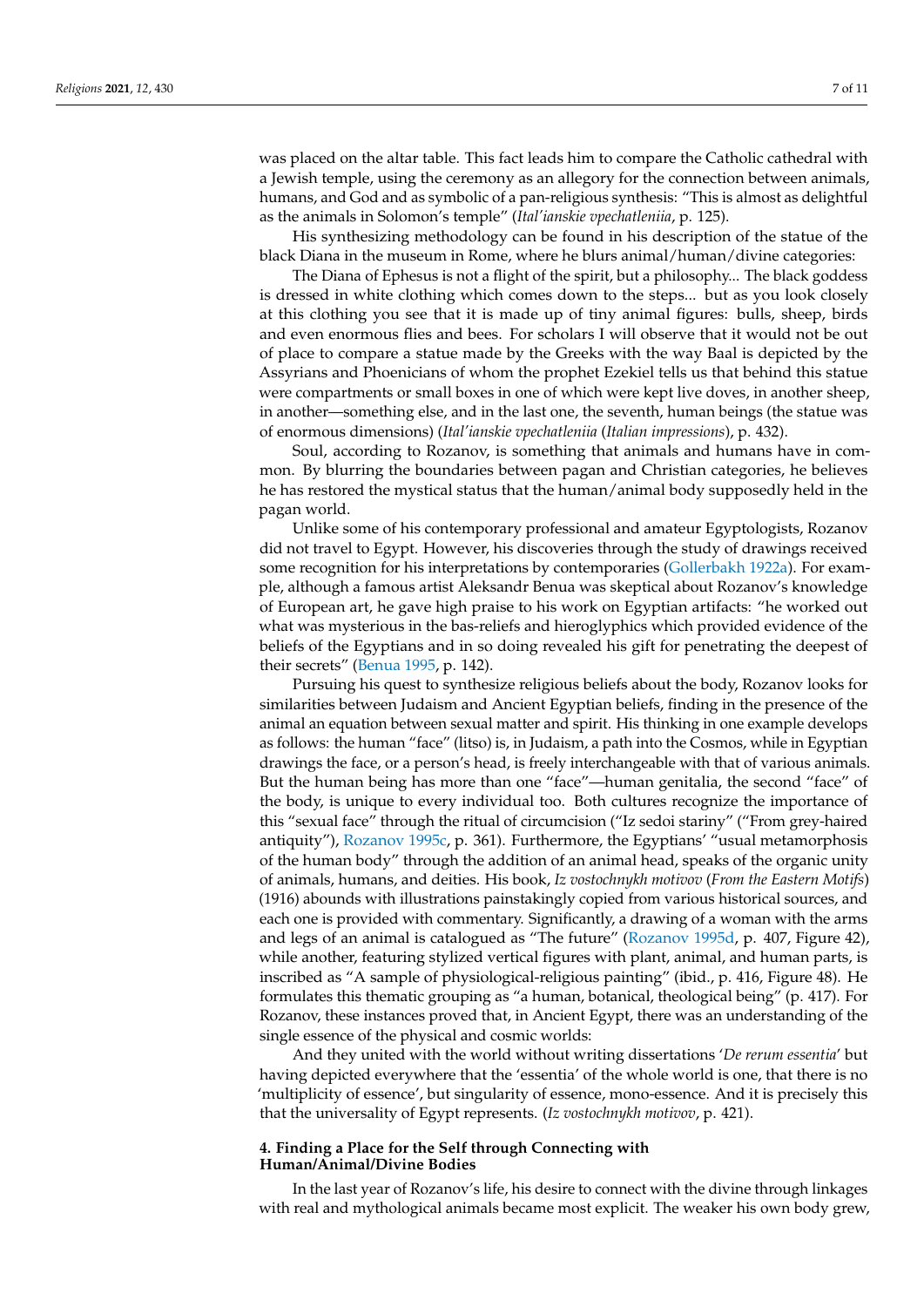the more he desired to link it with animal bodies, to create a oneness with the animal world. In a letter to art historian Erik Gollerbakh, penned in a cold room where Rozanov experienced illness and hunger in 1918, while thinking of food, he imagined an idyll with close relationships between humans and animals:

I would like to be Polyphemus and to look after goats and sheep, and I would suck milk from them with MY OWN MOUTH. By the way, for a long time now I have been tempted to drink milk from the cow with my own mouth, to suck from her udder. It is so beautiful. Truly—beautiful. And I am quite sure, very HEALTHY. This thought has attracted me for twelve years. In future, better times, people will give their aged parents a live goat or a cow to suck from. ("Pis'mo 27" ("Letter 27"), p. 545.)

Of special interest is Gollerbakh's comment on this passage, in which he states that it reveals Rozanov's characteristic "gustatory", "olfactory", and "tactile" "attitude" to everything "living" ("Pis'mo 27", p. 545). This commentary clearly alludes to the title of Rozanov's book *The Olfactory and Tactile Attitude of the Jews to Blood*, obliquely uncovering mimetic underpinnings of Rozanov's perception of Judaism and Jewry. While the book was written at the time of the blood libel, the Beilis Affair, and was perceived by contemporaries as a political and opportunistic slander, it revealed Rozanov's phylogenetic views on contemporary Jews as an ancient people. In his comment Gollerbakh exposes an important mythological aspect of Rozanov's perception of the physical world, and the human and animal body. The fact that Rozanov imitates Polyphemus, a character from the Ancient Greek myths, shows yet again that his vision was underpinned by his search in past cultures for alternative views on living matter. Fittingly, in this passage he recalls that Polyphemus was dubbed a "Divine shepherd", thus bringing the religious aspect into the theme of human-animal relations.

Through this fantasized connection between human lips and animal udder, Rozanov breaks antithetical categories. He forms assemblages with the animal at the same time envisioning a proleptic posthumanist futurity based on his understanding of the premodern cultural beliefs about inter-species communications. Notably, while thinking about the family of the future with its caring relations between children and old parents, he includes domestic animals as part of the family. While he evokes Ancient Greek mythology in the image of Polyphemus, this utopian family idyll also implicitly alludes to the attitude to domestic animals in the Hebrew Torah. In Rozanov's visualization of the idyll, domestic animals are treated as part of the household, which is in line with the ethos of the Torah which grants animals rest on the sabbath. $12$ 

After the Bolshevik Revolution, Rozanov continues to conceptualize theogony and cosmogony by religious synthesis underpinned by his search for the phallic beginnings of the universe. The divine/animal/human correlation is part of his synthesis. Tellingly, in his last letters to Gollerbakh, he asked for a drawing of an antique statuette which embodied a much-desired synthesis of religions, of which mystical animals and pagan deities are part:

I am in urgent need of a statuette (small). Horus in the shape of an eagle with a phallus that has a lion's head at the end. Please copy it on paper and send it to me (Rozanov, "Pis'mo 16", p. 526)

In another, later letter to Gollerbakh ("Pis'mo 30" 6. 10. 1918) [\(Rozanov](#page-9-24) [1970b\)](#page-9-24), musing about the link between mysteries of sexuality and religion, he recalls the episode when he met the (in)famous Russian mystic, monk, and political charlatan Grigory Rasputin. According to Rozanov, Rasputin allegedly told him that he was struck by fear when he first met Rozanov. Rozanov interprets this fear as evidence of yet another of Rasputin's "revelations", another "miracle", in that he recognized something mystical and "noumenal" in Rozanov ("Pis'mo 30", p. 551). In turn, Rozanov labels Rasputin's essence as "noumenal" and links it to the Egyptian deity Apis. Rozanov's interest in Apis is related to his interest in phallic cults, and it emerged when he discovered illustrations of this phallic animal/god in an Egyptian drawing from the Napoleonic expedition to Egypt. Characteristically, Rozanov describes his first reaction as a desire to kiss the "balls" of this sacred bull in an act of mystical-religious elation ("Pis'mo 30", p. 551). Since he sees in Rasputin an embodiment of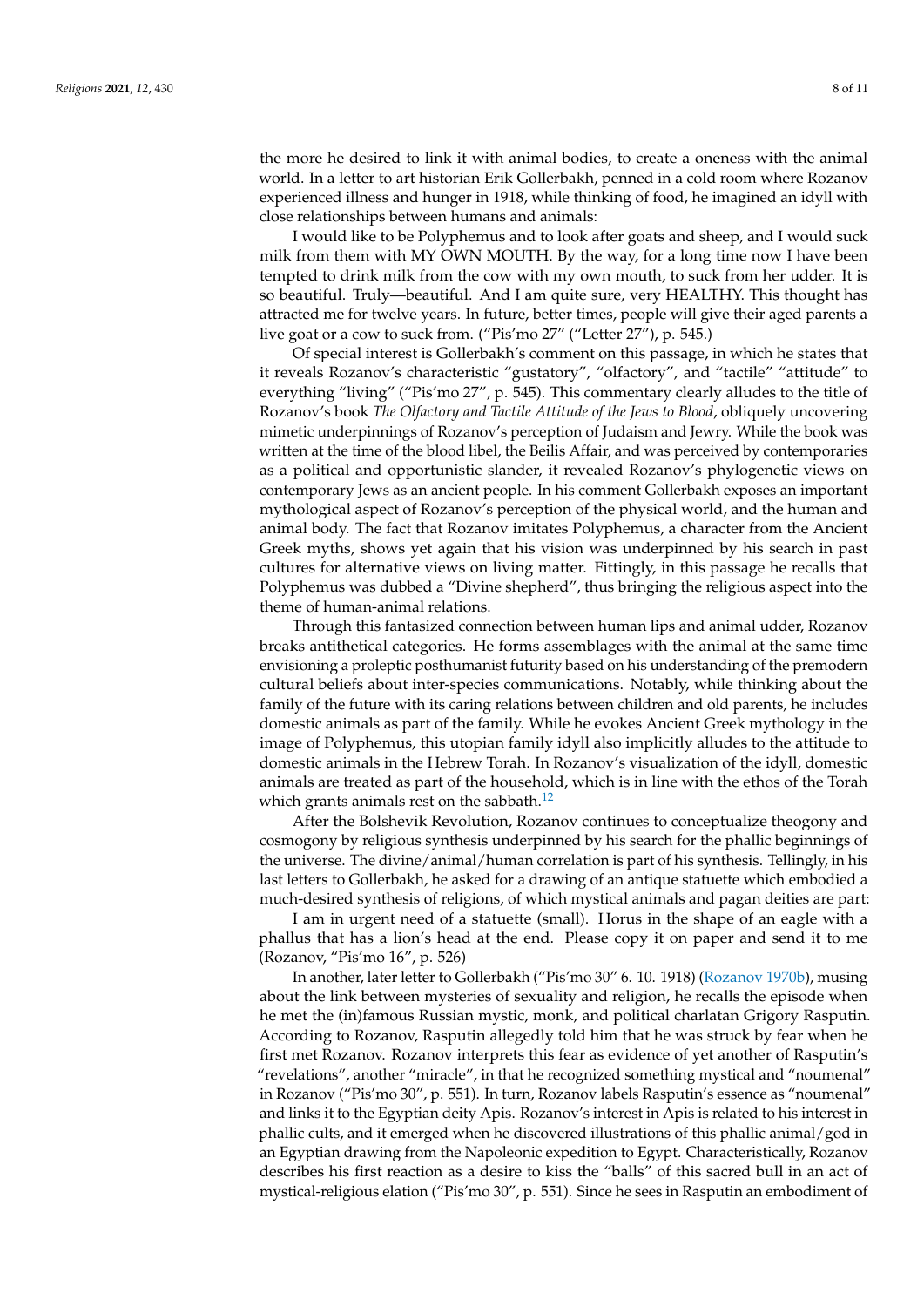the phallic Apis, in order to experience the phallic power of religious beliefs, he takes part in Rasputin's notorious parties. Rasputin's performances of quasi-orgiastic dances<sup>[13](#page-9-25)</sup> were, for Rozanov, a manifestation of the "Theogony of Rasputin-Apis-Dionysus-Adonai" ("Pis'mo 30", p. 551)—a striking synthesis of the Siberian mystic sectarian practices and Ancient Egyptian, Greek, and Judaic religions. Noteworthy is the fact that Jesus Christ is markedly absent in this synthesis. In order to secure a place in this almost all-encompassing theogony, Rozanov develops a formula "I am Grishka, Grishka is Apis" (ibid., p. 551). In this way, he fantasizes crossing the boundaries between his own body and the divine/animal body. By doing this he puts the tripartite formula animal = man = god into operation in relation to his own body.

Rozanov's professed mission of sexuality aimed at saving the Christian Russian family became redundant after the Bolshevik Revolution, which separated the church from the state. His late writing made clear that his search for god in the human/animal body was to a large degree motivated by eschatological concerns about the immortality of the body. This concern was well understood by a Russian-Jewish historian and literary critic Mikhail Gershenzon, who knew Rozanov well. Gershenzon characterized Rozanov's religious position by using the expression "maybe", explaining that Rozanov presumed that any religious belief could be true.<sup>[14](#page-9-26)</sup> Of relevance to Gershenzon's point is the fact that Rozanov wrote about his intention to convert to Judaism in his last work, *The Apocalypse of Our Times*, a few months before his death. He also at the time ordered that his anti-Jewish writing be burned and made a written apology to the Jewish community. While his mission of sex was socially driven by his worries about the disintegration of the Russian family as the supporting pillar of Russian society, his interest in the physical body had eschatological underpinning. His notion of phallic Christianity was connected with his uncertainty over the divine origins of Jesus as a messiah.

Rozanov died from malnutrition at the Sergiev Posad Monastery where he was given refuge after the October Revolution. In his last, already dictated thoughts, he compared his visceral experience of disintegrating body as being inside "the black waters of Styx" [\(Ivanova](#page-9-27) [1990,](#page-9-27) p. 84). Concomitantly he also described his suffering as Hell, thus synthesizing two diverse religious mythologies. After his death his family repeatedly maintained that he died peacefully as a Christian. While it was important for the family to maintain respectability, Rozanov's dying as a Christian does not contradict his views on Christianity which, for him, was a religion of the cult of the death. At the same time there was a telling rumor circulating among his friends that on his deathbed he asked for a figurine of a phallus, the Talmud, and an icon. While the story was apocryphal and invented, it nevertheless encapsulates Rozanov's unorthodox quest for synthetic religious beliefs.

Rozanov embarked on his mission of sexuality during a time characterized by a proliferation of scientific discourse on sexuality and the institutionalization of body politics. He developed a comparative approach to the history of religions and sexuality by using syncretistic multicultural sources. By defying the human/animal dualism, and instead creating an alternative trinity of animal/human/god(s), he challenged the hierarchies of religious, philosophical, and scientific categories as they were expressed in the body politics of his time, and promoted a monistic cohesion of organic matter and metaphysical essence. In his elucidations, he moves in the posthumanist direction, thus contributing to contemporary thought.

**Funding:** This research received no external funding.

**Conflicts of Interest:** The author declares no conflict of interest.

## **Notes**

- <span id="page-8-0"></span><sup>1</sup> For an overview of Rozanov's stance on Judaism and Jewry see [Glouberman](#page-9-28) [\(1976\)](#page-9-28), on Jewry and sexuality see [Engelstein](#page-9-29) [\(1994\)](#page-9-29) and [Mondry](#page-9-30) [\(2010,](#page-9-30) [2021\)](#page-9-31), on Jewish religion and blood libel see [Kurganov and Mondri](#page-9-32) [\(2000\)](#page-9-32); [Murav](#page-9-33) [\(2017\)](#page-9-33).
- <span id="page-8-1"></span><sup>2</sup> On Rozanov's interest in the representation of animals in art see [Mondry](#page-9-34) [\(1999\)](#page-9-34).
- <span id="page-8-2"></span>3 On Spinozian monism as opposed to Cartesian dualisms in application to body theorizing see [Grosz](#page-9-1) [\(1994\)](#page-9-1).<br>4 Muray pates that Begapev viewed Joye' vitality in eppecition to tiredness of the Bussian people Muray (20
- <span id="page-8-3"></span><sup>4</sup> Murav notes that Rozanov viewed Jews' vitality in opposition to tiredness of the Russian people. [Murav](#page-9-33) [\(2017,](#page-9-33) pp. 151–71).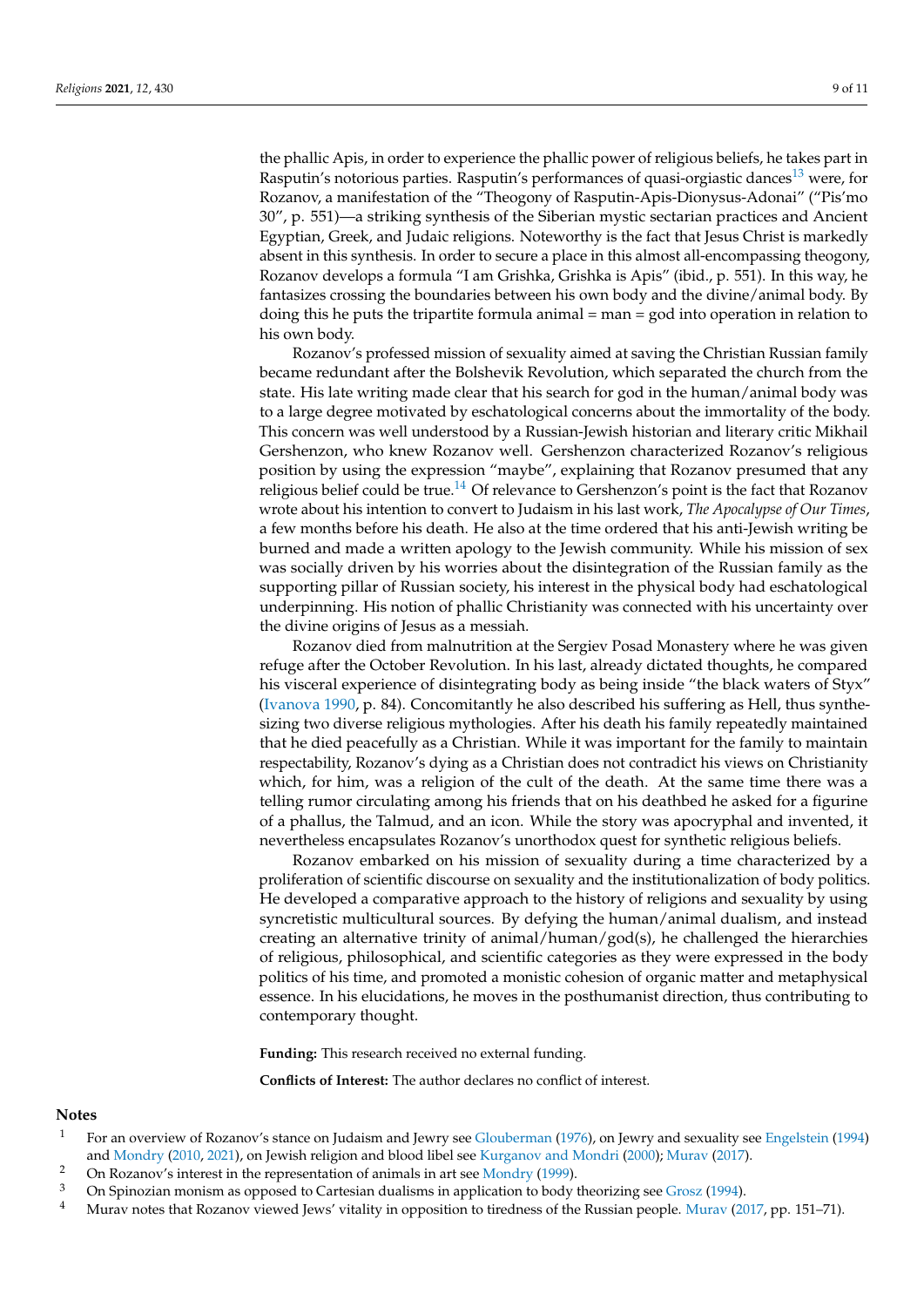- <span id="page-9-2"></span> $5$  [Ure](#page-10-3) [\(2011\)](#page-10-3) asserts that Rozanov rejected Christian eschatology.<br>
On Bozanov's views on marriage see Butnam (1971) and Matio
- <span id="page-9-3"></span><sup>6</sup> On Rozanov's views on marriage see [Putnam](#page-9-35) [\(1971\)](#page-9-35) and [Matich](#page-9-36) [\(2005\)](#page-9-36).
- <span id="page-9-6"></span><sup>7</sup> Ober-Procurator of the Holy Synod K. Pobedonostsev himself was involved in stopping the book's publication. See [Gollerbakh](#page-9-5) [\(1922b,](#page-9-5) p. 49).
- <span id="page-9-8"></span>8 All translations from Rozanov's texts are by me.
- <span id="page-9-9"></span> $^{9}$  For a discussion see [Mondry](#page-9-30) [\(2010,](#page-9-30) pp. 15–19).
- <span id="page-9-11"></span>See a discussion on Tylorism and Rozanov's contribution to the discourse of atavistic survivals during Russian ritual murder trials in [Mondry](#page-9-31) [\(2021,](#page-9-31) pp. 73–90).
- <span id="page-9-15"></span><sup>11</sup> For the history of the reception of animals in Christianity see [Salisbury](#page-10-4) [\(1994\)](#page-10-4).
- <span id="page-9-23"></span><sup>12</sup> Rozanov used the Torah as an example in his animal advocacy. See [Mondry](#page-9-31) [\(2021,](#page-9-31) pp. 73–78).<br><sup>13</sup> On Becnutin's dansing, intoxication and orgins see Badzinsky (2000, pp. 282–84).
- <span id="page-9-25"></span><sup>13</sup> On Rasputin's dancing, intoxication and orgies see [Radzinsky](#page-9-37) [\(2000,](#page-9-37) pp. 383–84).<br><sup>14</sup> See Ruichsin (1005 m. 110).
- <span id="page-9-26"></span>See [Prishvin](#page-9-38) [\(1995,](#page-9-38) p. 110).

### **References**

<span id="page-9-20"></span>Benua, Aleksandr S. 1995. Religiozno-filosofskoe obshchestvo, Kruzhok Merezhkovskikh. In *V.V. Rozanov: Pro et Contra*. Edited by D. K. Burlaka. St. Petersburg: Russkii Khristianskii Gumanitarnyi Institut, vol. 1, pp. 132–43. ISBN 5-88812-003-0.

<span id="page-9-29"></span><span id="page-9-10"></span>Eilberg-Schwartz, Howard. 1994. *God's Phallus and Other Problems for Men and Monotheism*. Boston: Beacon Press, ISBN 0-8070-1225-4. Engelstein, Laura. 1994. *The Keys to Happiness: Sex and the Search for Modernity in Fin-de-Siecle Russia*. New York: Cornell UP, ISBN 0801499585.

<span id="page-9-28"></span>Glouberman, Emanuel. 1976. Vasilii Rozanov: The Antisemitism of a Russian Judophile. *Jewish Social Studies* 38: 117–44.

<span id="page-9-19"></span>Gollerbakh, Erik. 1922a. V. V. Rozanov kak istorik iskusstva i kollektsioner. *Sredi Kollektsionerov* 2: 36–39.

<span id="page-9-5"></span>Gollerbakh, Erik. 1922b. *V.V. Rozanov. Zhizn' i Tvorchestvo*. St. Petersburg: Poliarnaia Zvezda.

<span id="page-9-1"></span>Grosz, Elizabeth. 1994. *Volatile Bodies: Toward a Corporeal Feminism*. Bloomington: Indiana University Press, ISBN 9780253208620.

<span id="page-9-27"></span>Ivanova, Evgenia. 1990. O poslednikh dniakh i konchine V.V. Rozanova. *Literaturbaia Ucheba* 1: 70–88.

<span id="page-9-32"></span>Kurganov, Efim, and Genrietta Mondri. 2000. *Rozanov i Evrei*. St. Petersburg: Akademicheskii Proekt, ISBN 5-7331-0225-x.

- <span id="page-9-36"></span>Matich, Olga. 2005. *Erotic Utopia: The Decadent Imagination in Russia's Fin de Siecle*. Madison: The University of Wisconsin Press, ISBN 0-299-20880-x.
- <span id="page-9-34"></span>Mondry, Henrietta. 1999. Beyond the Boundary: Vasily Rozanov and the Animal Body. *Slavic and East European Journal* 43: 651–73. [\[CrossRef\]](http://doi.org/10.2307/309418)
- <span id="page-9-30"></span>Mondry, Henrietta. 2010. *Rozanov and the Body of Russian Literature*. Bloomington: Slavica, ISBN 978-0-89357-370-6.

<span id="page-9-31"></span>Mondry, Henrietta. 2021. *Embodied Differences: The Jew's Body and Materiality*. Boston: Academic Studies Press, ISBN 9781644694855.

- <span id="page-9-33"></span>Murav, Harriet. 2017. The Predatory Jew and Russian Vitalism: Dostoevsky, Rozanov, and Babel. In *Ritual Murder in Russia, Eastern Europe, and Beyond*. Edited by Eugene Avrutin, Jonathan Dekel-Chen and Robert Weinberg. Bloomington: Indiana UP, pp. 151–71. ISBN 9780253026408.
- <span id="page-9-38"></span>Prishvin, Mikhail M. 1995. O V.V. Rozanove. In *V.V. Rozanov: Pro et Contra*. Edited by Dmitrii K. Burlaka. St. Petersburg: Russkii Khristianskii Gumanitarnyi Institut, vol. 1, pp. 102–32. ISBN 5-88812-003-0.
- <span id="page-9-35"></span>Putnam, George F. 1971. Vasilii V. Rozanov: Sex, Marriage and Christianity. *Canadian Slavic Studies* 5: 301–25. [\[CrossRef\]](http://doi.org/10.1163/221023971X00319)
- <span id="page-9-37"></span>Radzinsky, Edavard. 2000. *Rasputin: The Last Word*. Crows Nest: Unwin and Alan, ISBN 1-86508-193-0.
- <span id="page-9-0"></span>Rozanov, Vasilii V. 1970a. Opavshie list'ia. In *Izbrannoe*. München: A. Neimanis, pp. 81–426.
- <span id="page-9-24"></span>Rozanov, Vasilii V. 1970b. Pis'ma k E.F. Gollerbakhu. In *Izbrannoe*. Munich: A. Neimanis, pp. 515–64.

<span id="page-9-4"></span>Rozanov, Vasilii V. 1990. *Liudi Lunnogo Sveta. Metafizika Khristianstva*. Moscow: Druzhba narodov, ISBN 5-285-00016-5.

<span id="page-9-18"></span>Rozanov, Vasilii V. 1994a. Ital'ianskie vpechatleniia. In *Sredi Khudozhnikov*. Edited by Aleksandr Nikoliukin. Moscow: Respublika, pp. 19–159. ISBN 5-250-02461-0.

- <span id="page-9-17"></span>Rozanov, Vasilii V. 1994b. Russkaia tserkov'. In *V Temnykh Religioznykh Luchakh*. Edited by Aleksandr Nikoliukin. Moscow: Respublika, pp. 8–30. ISBN 5-250-02465-3.
- <span id="page-9-7"></span>Rozanov, Vasilii V. 1995a. Brak i khristianstvo. In *V Mire Neiasnogo i Nereshennogo*. Edited by Aleksandr Nikoliukin. Moscow: Respublika, pp. 117–39. ISBN 5-250-02507-2.
- <span id="page-9-16"></span>Rozanov, Vasilii V. 1995b. Irodova legenda. In *V Mire Neiasnogo i Nereshennogo*. Edited by Aleksandr Nikoliukin. Moscow: Respublika, pp. 40–53. ISBN 5-250-02507-2.

<span id="page-9-21"></span>Rozanov, V. V. 1995c. Iz sedoi drevnosti. In *V Mire Neiasnogo i Nereshennogo*. Edited by Aleksandr Nikoliukin. Moscow: Respublika, pp. 356–402. ISBN 5-250-02507-2.

- <span id="page-9-22"></span>Rozanov, Vasilii V. 1995d. Iz vostochnykh motivov. In *V Mire Neiasnogo i Nereshennogo*. Edited by Aleksandr Nikoliukin. Moscow: Respublika, pp. 339–424. ISBN 5-250-02507-2.
- <span id="page-9-14"></span>Rozanov, Vasilii V. 1995e. Sem'ia kak religiia. In *V Mire Neiasnogo i Nereshennogo*. Edited by Aleksandr Nikoliukin. Moscow: Respublika, pp. 67–82. ISBN 5-250-02507-2.
- <span id="page-9-12"></span>Rozanov, Vasilii V. 1998. Oboniatel'noe I osiazatel'noe otnoshenie evreev k krovi. In *Sakharna*. Edited by Aleksandr Nikoliukin. Moscow: Respublika, pp. 276–410. ISBN 5-250-02674-5.
- <span id="page-9-13"></span>Rozanov, Vasilii V. 2002. Obrezanie u Egiptian. In *Vozrozhdaiushchiisia Egipet*. Edited by Aleksandr Nikoliukin. Moscow: Respublika, pp. 90–91. ISBN 5-250-01840-8.